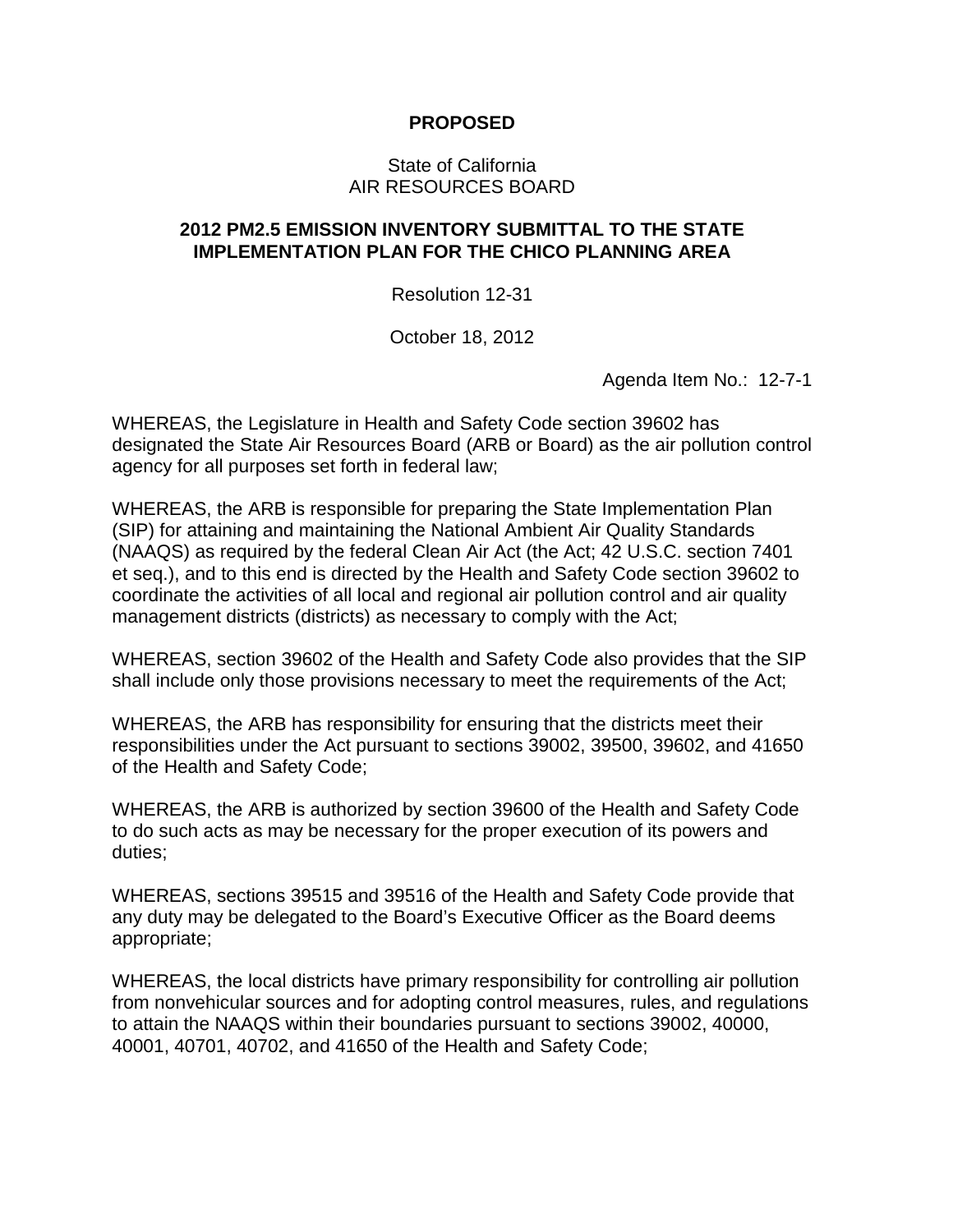WHEREAS, the Butte County Air Quality Management District (Butte District) is responsible for carrying out these responsibilities in Butte County pursuant to section 40100 of the Health and Safety Code;

WHEREAS, in December 2006, the United States Environmental Protection Agency (U.S. EPA) lowered the 24-hour NAAQS for fine particulate matter (PM2.5) from 65 ug/m<sup>3</sup> to 35  $\mu$ g/m<sup>3</sup>;

WHEREAS, effective December 14, 2009, U.S. EPA designated the Chico Planning Area as nonattainment for the 35  $\mu$ g/m<sup>3</sup> PM2.5 NAAQS, and established a SIP due date of December 14, 2012;

WHEREAS, in March 2007, U.S. EPA finalized the PM2.5 implementation rule (Rule) which established the framework and requirements that states must meet in developing PM2.5 SIPs;

WHEREAS, nonattainment areas that attain the standard prior to the SIP submittal due date are eligible for reduced regulatory requirements as described in U.S. EPA's *Clean Data Policy for the Fine Particulate National Ambient Air Quality Standards* released on December 14, 2004;

WHERAS, when a nonattainment area has air quality levels below the standard, the Clean Data Policy specifies that the attainment demonstration, reasonable further progress, reasonably available control measures, and contingency SIP elements are no longer required;

WHEREAS, consistent with section 107(d)(3)(E) of the Act, the Butte District has demonstrated attainment of the PM2.5 NAAQS in the 2008-2010 period for the Chico Planning Area, based on quality-assured federal reference method monitoring data from the State and local monitoring network;

WHEREAS, on June 2, 2011, ARB submitted a request to the U.S. EPA to issue a Clean Data Finding for the Chico Planning Area;

WHEREAS, the Butte District developed the *2012 PM2.5 Emission Inventory Submittal to the State Implementation Plan for the Chico, CA/Butte County (partial) Planning Area* (Emission Inventory SIP Submittal) to address the requirements of the Act;

WHEREAS, federal law set forth in section 110(I) of the Act and Title 40, Code of Federal Regulations (CFR), section 51.102, requires that one or more public hearings, preceded by at least 30 days notice and opportunity for public review, must be conducted prior to the adoption and submittal to the U.S. EPA of any SIP revision;